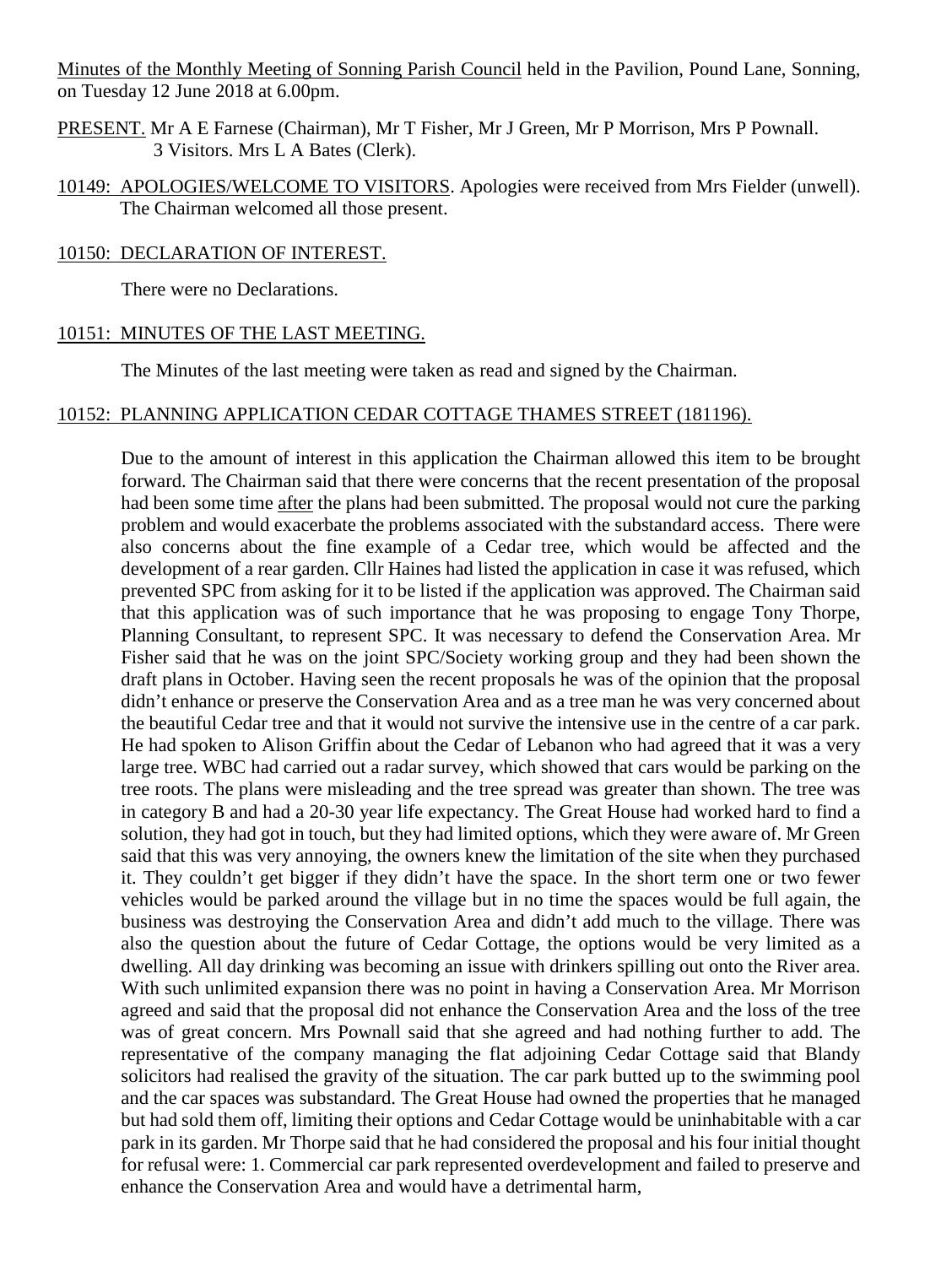# 10152: PLANNING APPLICATION CEDAR COTTAGE THAMES STREET (181196) (Cont'd).

contrary to R22 of the Borough Design Guide. 2. Bad neighbour, intensification of vehicle movement would conflict with the adjoining resident's current enjoyment. 3. Increased use of sub-standard access and lack of turning space for commercial vehicles. 4. Public safety and devalues the Conservation Area. Mr Doyle said the proposal demonstrated the lack of consideration for the local people and showed total disregard for residents and the Conservation Area. A similar disregard was shown by the Rugby Club's proposal to turn its car park into a park and ride for TV Park. The proposal had been stopped by the owners of TV Park who had been concerned about the effect of the proposal. Following discussion it was unanimously agreed to object to the proposal. The Chairman then proposed employing Mr Thorpe to represent the Parish Council, to prepare strong objections to the proposal and to represent the Council at the Planning Committee for a maximum fee of  $£1,000$ , Mr Green seconded and this was unanimously approved.

## 10153: CORRESPONDENCE

Potential Councillor. Mr Green had spoken to an acquaintance who had shown an interest in joining the Parish Council. It was agreed that Mr Green would ask his acquaintance to supply some information and reasons for joining the Council for circulation to Councillors prior to the next meeting and would invite her to the July meeting.

Mr Green said that he would like the Parish Council to engage more with the children at the school, perhaps explaining how the Council worked.

Beech Lodge Licence. Mr Morrison offered to compare the three versions and come up with definitive version for the July meeting.

Councillors emails. The transfer from the original SPC email had not been completed. Once done the Clerk would send test emails to ensure that everyone was able to receive the new versions.

Allotment Complaints. There had been more complaints about the untended allotment and it had been suggested that SPC removed the weeds. The Chairman said that he would speak to the allotment holder most affected. None of the allotments were perfectly maintained, he would check out the Allotment Agreements and ensure that everyone complied with the requirements.

Boat on Wharf. The owner of the boat had been identified as an adjoining resident. It had now been moved although there had been some resistant to doing this. If the boat reappeared he would speak to the resident.

Invitation to Discuss Wharf Rubbish with Great House Manager. Mr Fisher had indicated a willingness to attend a meeting. The Chairman suggested that a note asking people to take their rubbish home and also one saying overnight mooring only should be installed on the Wharf. The Chairman would ask Mr Doyle for a price.

Housing Needs Survey. The Chairman agreed to look at this WBC document.

Red Ensign. The Chairman would like to locate one of these flags.

## 10154: PLANNING.

Report. The Chairman said that the application at Hope Cottage 11 Pound Lane (171651 had been approved.

**The following applications were on going**)**:** The Great House (172697): Pool Court (180445): Pool Court (180445): August Field (180623). 22 Pound Lane (180090). The Atrium (180770): 16 Sonning Meadows (180876): The Atrium (180857): 12a South Drive (180372): August Field (81082): 67 Pound Lane (180965): The Great House (181058): 20 Glebe Lane (181095). **The following applications had been approved:** Hope Cottage 11 Pound Lane (171651):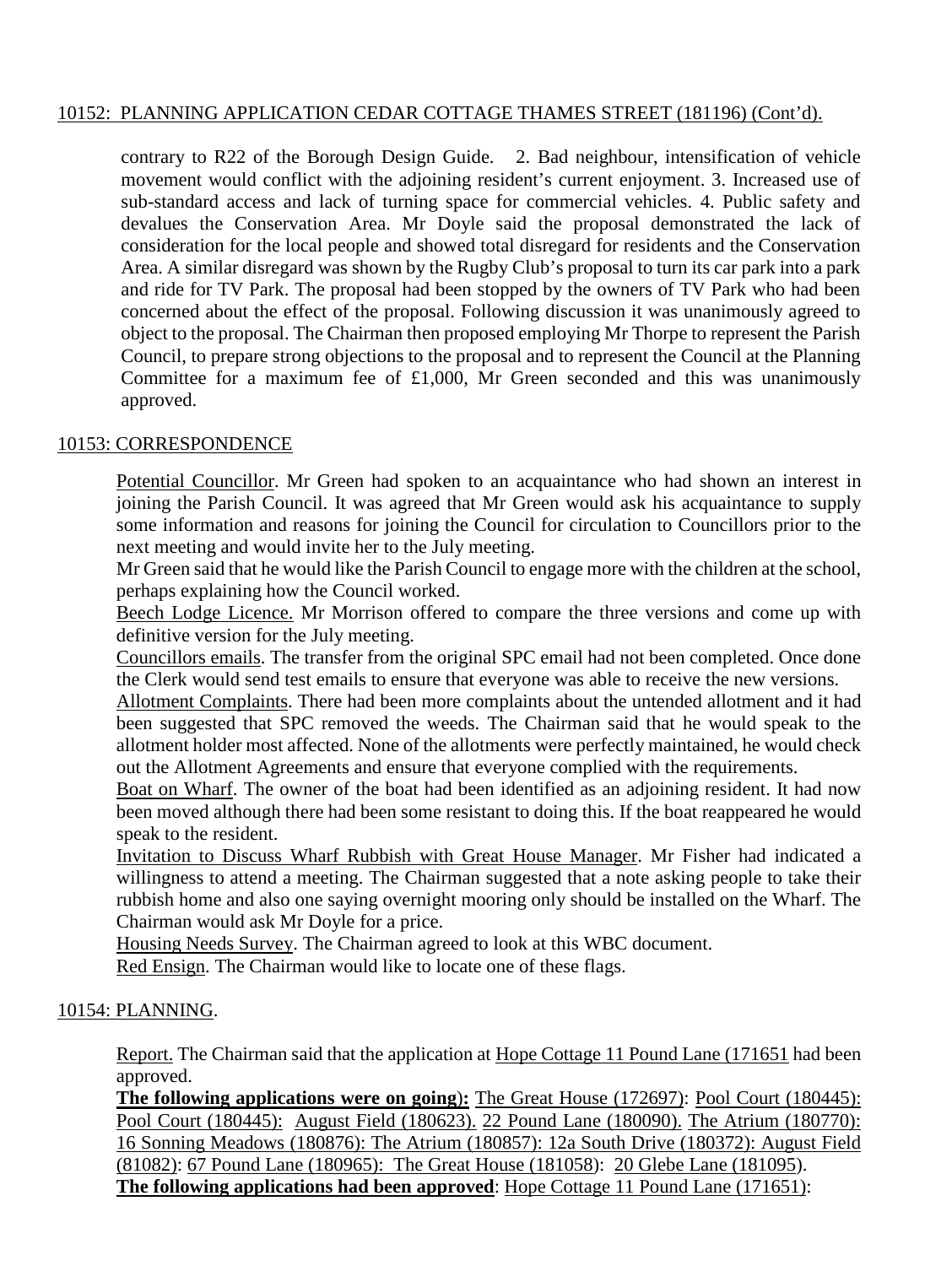# 10154: PLANNING (Cont'd).

# **The following applications had been withdrawn**. No applications.

**The following new applications had been received.** 21 Glebe Lane (181156). Householder application for the proposed erection of single storey side and rear extension following demolition of existing shed. 13/06/18: Cedar Cottage Thames Street (181196). Full planning application for the proposed change of use of land from residential garden to car parking ancillary to the Great House. 15/06/18: Wheildon Parkway Drive (181264) Householder application for the alteration of front projection roof from hip to gable. 20/06/18: Nutshell 4 Thames Terrace (181298). Householder application for single storey rear extension to dwelling. 05/07/18: Home Park Farm House (181161). Full application for the partial demolition and re building of existing all weather indoor manege and stables including relocated and extended barn, ancillary office and trainee accommodation. 10/07/18.

**The following Appeals were ongoing**: Sonning Golf Club Appeal (APP/X0360/W/17/3167142). Outline application for the erection of 13 dwellings with associated highways work, public open space and landscaping. Approval sought for access. Sonning Field Sonning Lane Sonning (APP) Full planning application for the proposed gravelled car park with 41 spaces including 2 disabled spaces with associated new fencing and entrance gates.

# 10155: QUESTIONS FOR BOROUGH COUNCILLOR

There were no further questions for Cllr Haines.

## 10156: PARISHIONER QUESTIONS.

There were no questions.

## 10157: FINANCE.

- a) Report. The Clerk had prepared a report which was noted. The Clerk reported that she was not receiving hard copies of the monthly bank statements
- b) Payment of Accounts. Mr Morrison proposed making the following payments, Mr Fisher seconded and these were approved unanimously.

| Date     | Cha | Name         | Service item     | Gross   | <b>VAT</b> | <b>Net</b> | Committee      | Sub-Comm.      |
|----------|-----|--------------|------------------|---------|------------|------------|----------------|----------------|
| 12/05/18 | 497 | <b>ISS</b>   | Dog Bins         | 156.00  | 26.00      | 130.00     | <b>ENVIRON</b> | Dog Bins       |
| 26/05/18 | 498 | Henley Land  | Mowing Main      | 252.50  | 0.00       | 252.50     | REC.           | Main Mowing.   |
| 26/05/18 | 499 | Sonning Land | Mow Play x2      | 30.00   | 0.00       | 30.00      | REC.           | Play Mow       |
| 26/05/18 | 499 | Sonning Land | Mow Wharf x2     | 56.00   | 0.00       | 56.00      | <b>ENVIRON</b> | Wharf Mow      |
| 26/05/18 | 500 | <b>ZEN</b>   | Domain Name      | 71.86   | 11.99      | 59.87      | <b>ADMIN</b>   | Subscription   |
| 30/05/18 | 501 | Castle Water | Allotments       | 8.68    | 0.00       | 8.68       | <b>ENVIRON</b> | Allot. Water   |
| 30/05/18 | 501 | Castle Water | Rec.             | 10.63   | 0.00       | 10.63      | <b>SPORT</b>   | Square Water   |
| 30/05/18 | 501 | Castle Water | Pavilion         | 31.77   | 0.00       | 31.77      | <b>SPORT</b>   | Pav. Utilities |
| 30/05/18 | 502 | Castle Water | Replace 491      | 0.00    | 0.00       | 0.00       | <b>SPORT</b>   | Allotment      |
| 30/05/18 | 503 | <b>ISS</b>   | Dog Bins         | 156.00  | 26.00      | 130.00     | <b>ENVIRON</b> | Dog Bins       |
| 30/05/18 | 504 | <b>BALC</b>  | Subscriptions    | 431.53  | 71.94      | 359.59     | <b>ADMIN</b>   | Subscriptions  |
| 30/05/18 | 505 | Henley Land  | Main Mowing      | 252.50  | 0.00       | 252.50     | REC.           | Main Mowing    |
| 30/05/18 | 506 | Pest UK      | Allot Rats 17/18 | 182.40  | 30.40      | 152.00     | <b>ENVIRON</b> | Allot. Rats    |
| 30/05/18 | 507 | <b>ISS</b>   | Dog Bins $17/18$ | 129.20  | 21.53      | 107.67     | <b>ENVIRON</b> | Dog Bins       |
|          |     |              | <b>Total</b>     | 1769.07 | 187.86     | 1581.21    |                |                |

PAYMENT OF ACCOUNTS JUNE '18 (1 TO 31 MAY)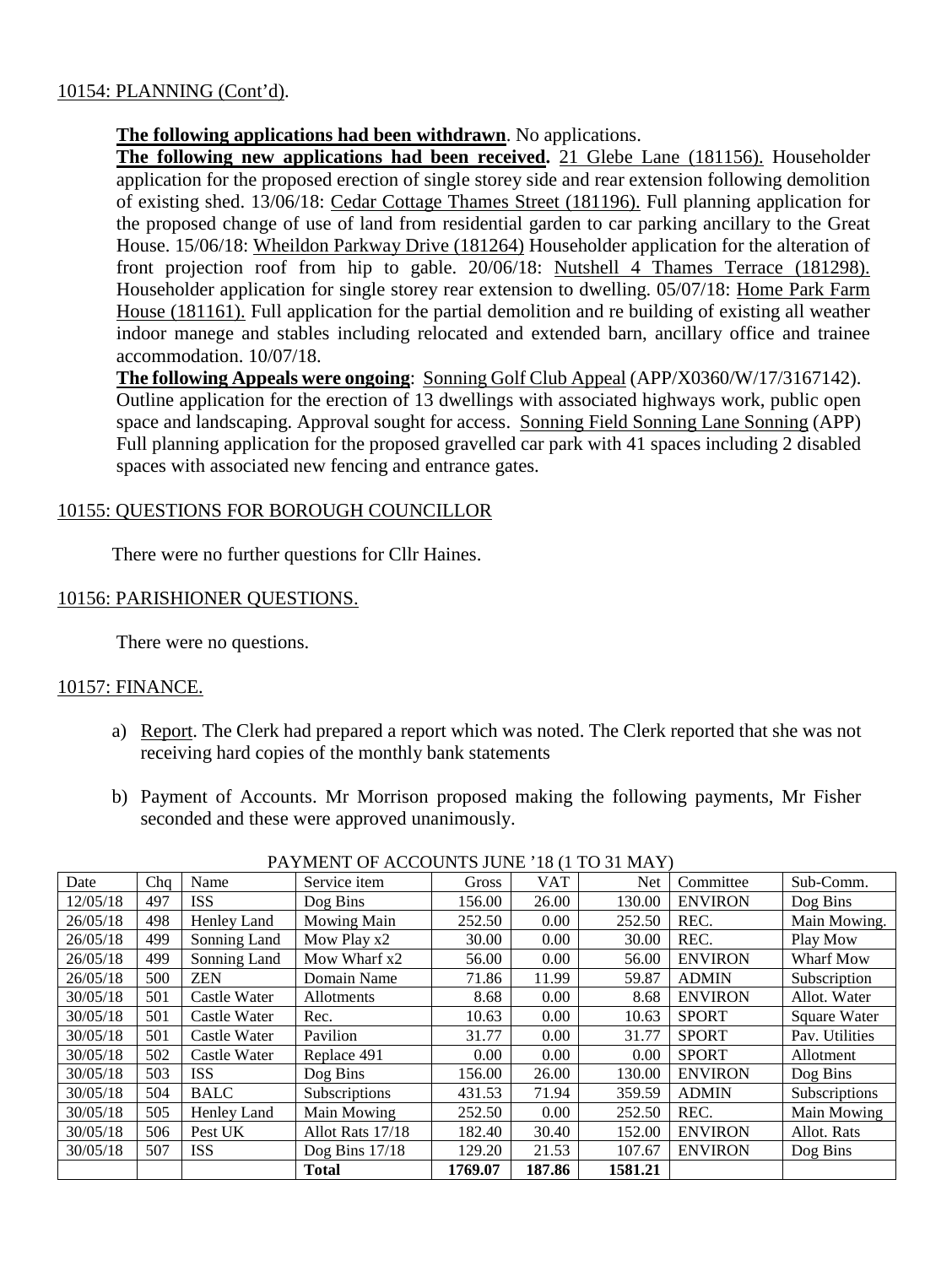## 10157: FINANCE (Cont'd).

c) Annual Return- Governance Statement 17/18.

The AGAR part 3 had been circulated and Councillors considered questions 1 to 9 on page 4. Mr Morrison then proposed, and the Chairman seconded, that Sonning Parish Council had complied with the statements and all yes boxes should be ticked. This was unanimously approved and the Chairman, and Clerk signed the Governance Statement.

d) Annual Return – Accounting Statement 17/18

Councillors considered the Accounting Statement. Mr Morrison then proposed, and the Chairman seconded, that the Accounting Statement should be approved. This was unanimously approved and the Chairman and Clerk signed the Statement

## e) New Signatory.

This was ongoing.

# 10158: HIGHWAYS.

School Crossing Patrol. Mr Fisher said that it was doubtful that WBC would be considering an upgrade crossing but this had been included on the draft Pound Lane survey form. The proposed extension of the 20mph zone up to the A4 was included on the survey and an s.a.e. would be included in the envelope to encourage replies. The Clerk would photocopy the forms and provide 140 envelopes. Mr Fisher would address the envelopes and he would deliver in Pound Lane along with Mr Green. Mrs Pownall would deliver in Parkway Drive. Mr Fisher and the Chairman would chase WBC about the replacement light for the existing crossing.

Speed Indicator. Mr Fisher said that this was on order and he had completed the form with additional information, the company would contact Mr Fisher when the devise was ready to install. Mr Fisher would be changing the battery towards the end of the week when he would download the data. Other possible locations for the new device we South Pound Lane, Sonning Lane and Thames Street.

Speed/Lorry Watch. Mr Fisher had visited Thames Valley Police and had been given the key to the police station. The next stage was to visit Crowthorne for a demonstration along with others who had been vetted. Two trained and vetted people had to be present for any Speed Watch session accompanied by untrained volunteers.

Mr Fisher had spoken to PC Mark Smith about obtaining lorry numbers from the LNPR cameras but PC Smith was now doubtful if any useful information could be obtained.

## 10159: RECREATION AND ENVIRONMENT W.G.

- a) Safety Checks. Mrs Pownall said that the exercise machines had been checked. Mrs Pownall had been approached by the mother of a junior CFC member asking that SPC cut the field so that the juniors could practice over the summer. As there was no agreement for the juniors to play over the summer it was agreed that anyone using the field could not expect a standard of mowing other than that provided. The Clerk would mention this to Paul Barnes.
- b) Pavilion. Several emails, between SCC and other interested parties, had been circulated to SPC regarding funding possibilities for the pavilion. Cost of £500,000 had been mentioned and ways of raising the funds had been suggested, including a triathlon. The Chairman was keen to have a joint meeting with the sports Clubs.